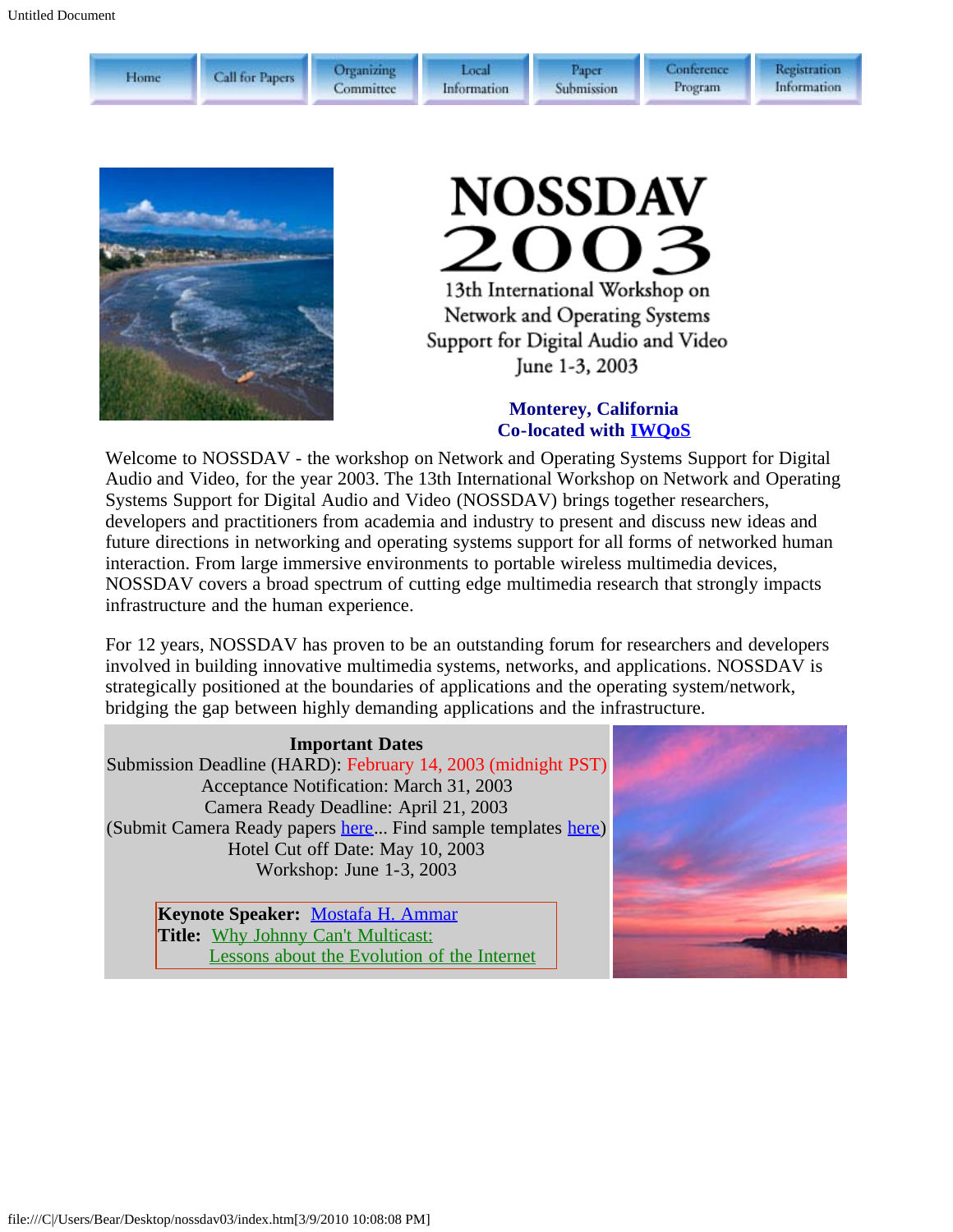



#### **Monterey, California Co-located with [IWQoS](javascript:if(confirm()**

Welcome to NOSSDAV - the workshop on Network and Operating Systems Support for Digital Audio and Video, for the year 2003. The 13th International Workshop on Network and Operating Systems Support for Digital Audio and Video (NOSSDAV) brings together researchers, developers and practitioners from academia and industry to present and discuss new ideas and future directions in networking and operating systems support for all forms of networked human interaction. From large immersive environments to portable wireless multimedia devices, NOSSDAV covers a broad spectrum of cutting edge multimedia research that strongly impacts infrastructure and the human experience.

For 12 years, NOSSDAV has proven to be an outstanding forum for researchers and developers involved in building innovative multimedia systems, networks, and applications. NOSSDAV is strategically positioned at the boundaries of applications and the operating system/network, bridging the gap between highly demanding applications and the infrastructure.

**Important Dates** Submission Deadline (HARD): February 14, 2003 (midnight PST) Acceptance Notification: March 31, 2003 Camera Ready Deadline: April 21, 2003 (Submit Camera Ready papers [here](javascript:if(confirm()... Find sample templates [here\)](javascript:if(confirm() Hotel Cut off Date: May 10, 2003 Workshop: June 1-3, 2003

> **Keynote Speaker:** [Mostafa H. Ammar](javascript:if(confirm() Title: [Why Johnny Can't Multicast:](#page-10-0) [Lessons about the Evolution of the Internet](#page-10-0)

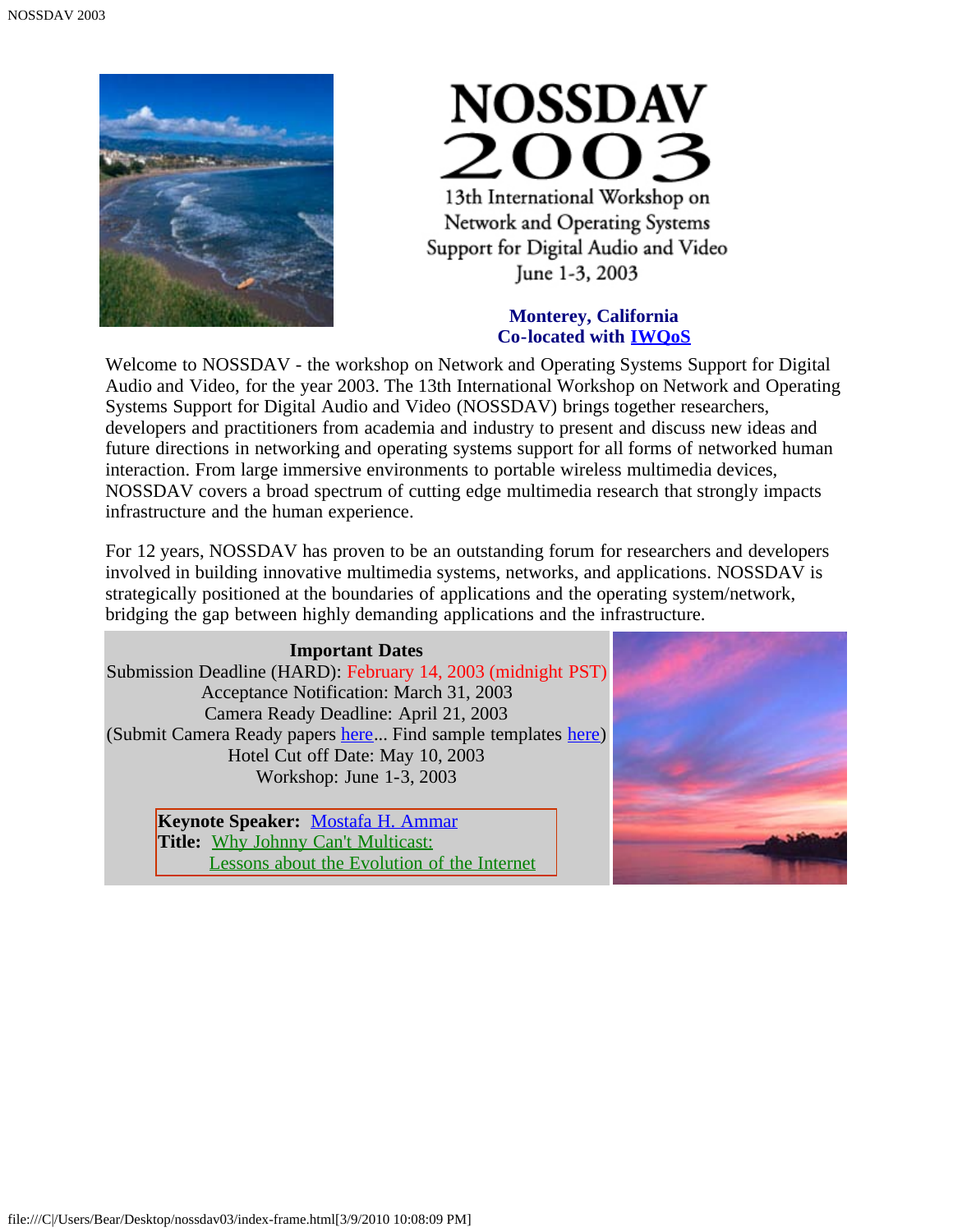# NOSSDAV 2003 Call for Papers

Printer-friendly call for papers: [[Text\]](#page-11-0) [[PDF](#page-12-0)]

# **Objectives**

The 13th International Workshop on Network and Operating Systems Support for Digital Audio and Video (NOSSDAV) brings together researchers, developers and practitioners from academia and industry to present and discuss new ideas and future directions in networking and operating systems support for all forms of networked human interaction. From large immersive environments to portable wireless multimedia devices, NOSSDAV covers a broad spectrum of cutting edge multimedia research that strongly impacts infrastructure and the human experience.

For 12 years, NOSSDAV has proven to be an outstanding forum for researchers and developers involved in building innovative multimedia systems, networks, and applications. NOSSDAV is strategically positioned at the boundaries of applications and the operating system/network, bridging the gap between highly demanding applications and the infrastructure.

NOSSDAV invites submissions on all areas of multimedia, but strongly encourages submissions in newly emerging specialized areas such as access grids, advanced telepresence and immersive applications, wireless multimedia, multimedia security, and embedded multimedia devices (e.g., Personal Video Recorders, etc.), among others. While NOSSDAV is primarily a research forum, innovative experimental commercial designs and prototypes are also welcome.

To ensure a productive workshop environment, attendance will be limited to about 75 participants who are active in the field. A key aspect of the workshop is that it provides extensive discussion periods during which attendees can informally discuss their current work and future research directions. Traditionally, NOSSDAV has emphasized high quality experimental research based on prototype or real systems. NOSSDAV 2003 will continue this tradition.

# **Submissions**

Submissions are sought in any area related to Network and Operating Systems Support for Digital Audio and Video. The topics of interest include, but are not limited to:

- ubiquitous multimedia services
- peer-to-peer multimedia services
- Internet telephony
- broadband streaming media content distribution
- 3D multimedia and (networked) immersive environments
- interactive network games
- wireless and ad-hoc network multimedia systems
- multimedia information appliances and consumer devices
- collaborative conferencing
- wireless multimedia
- access grids
- embedded multimedia devices (e.g., PVRs)
- multimedia security
- sensory interactive applications
- digital rights management

We solicit submissions of 5-page extended abstracts of technical papers, work-in-progress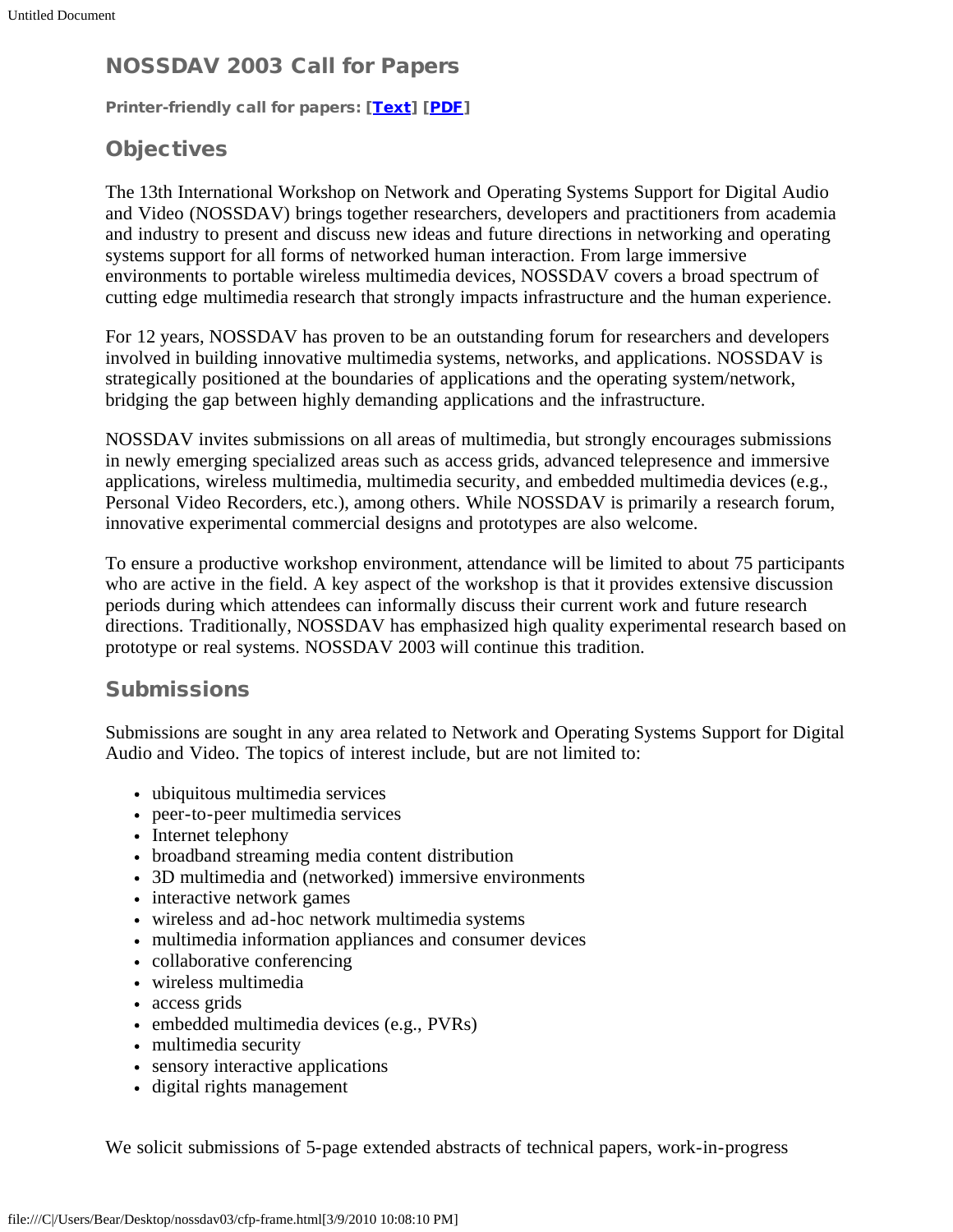reports, and position statements. Papers should identify new problems and explain why they are important, challenge conventional wisdom, advocate a specific solution, and/or report on actual experience with real systems. All submissions will be reviewed by the members of the program committee. Submissions will be selected on the basis of their originality, technical merit and topical relevance, as well as the likelihood that the ideas will lead to insightful technical discussions. Papers submitted to NOSSDAV must not have been published or submitted elsewhere. Please do not submit abbreviated versions of journal or conference papers.

Authors of accepted papers will be invited to present at the workshop and publish full-length versions of their papers in the workshop proceedings.

All submissions must be made through the web. We suggest that authors use the two-column ACM format for the submissions. Detailed paper submission guidelines will be available here in January.

#### Important dates

Submission Deadline (HARD): February 14, 2003 (midnight PST) Acceptance Notification: March 31, 2003 Camera Ready Deadline: April 21, 2003 (Submit Camera Ready papers [here.](javascript:if(confirm().. Find sample templates [here](javascript:if(confirm()) Workshop: June 1 - 3, 2003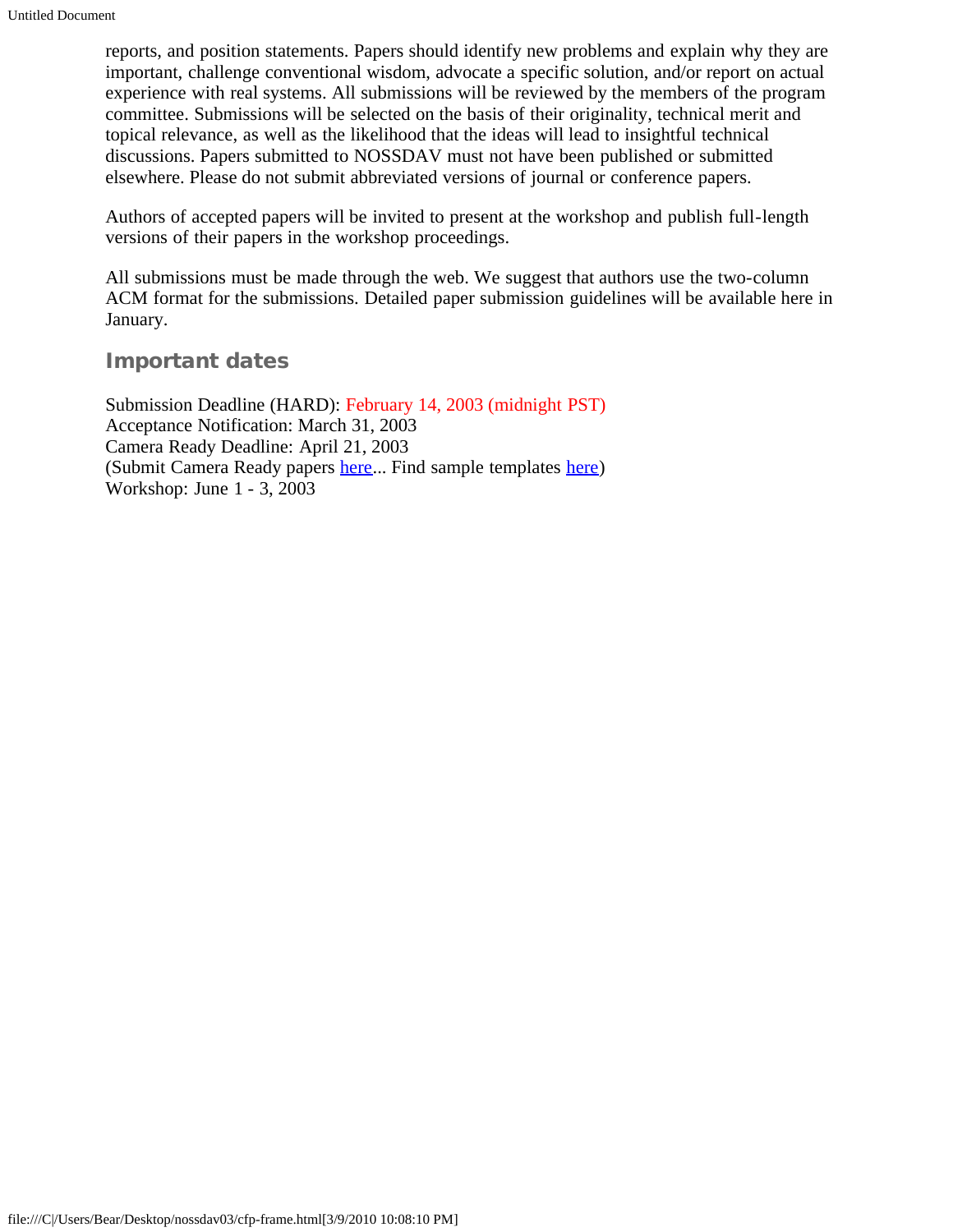# NOSSDAV 2003 Organizing Committee

- Program Co-Chair: [Christos Papadopoulos,](javascript:if(confirm() University of Southern California
- Program Co-Chair: [Kevin Almeroth,](javascript:if(confirm() UC-Santa Barbara

# Program Committee

| <b>Mostafa Ammar</b>          | Georgia Tech                     |
|-------------------------------|----------------------------------|
| <b>Supratik Bhattacharyya</b> | <b>Sprint ATL</b>                |
| <b>Zongming Fei</b>           | <b>Univ of Kentucky</b>          |
| <u>Wu-chi Feng</u>            | <b>Oregon Graduate Institute</b> |
| <b>Leana Golubchick</b>       | <b>USC</b>                       |
| <b>Charles Kalmanek</b>       | <b>AT&amp;T Labs</b>             |
| <b>Robin Kravets</b>          | <b>Univ of Illinios</b>          |
| <b>Ketan Mayer-Patel</b>      | <b>UNC</b>                       |
| <b>Sue Moon</b>               | <b>Sprint ATL</b>                |
| <b>Jason Nieh</b>             | Columbia                         |
| <b>Venkata Padmanabhan</b>    | <b>Microsoft Research</b>        |
| <b>Sanjoy Paul</b>            | <b>Bell Labs</b>                 |
| Reza Rejaie                   | <b>University of Oregon</b>      |
| <b>Colin Perkins</b>          | <b>ISI</b>                       |
| <b>Larry Rowe</b>             | UC-Berkeley                      |
| <b>Henning Schulzrinne</b>    | <b>Columbia University</b>       |
| <b>Clay Shields</b>           | <b>Georgetown University</b>     |
| <b>Cormac Sreenan</b>         | <b>University College Cork</b>   |
| David Yau                     | <b>Purdue University</b>         |
| Daniel Zappala                | <b>University of Oregon</b>      |

**Webmaster** [Adnan Mahmud,](mailto:mahmud@usc.edu) University of Southern California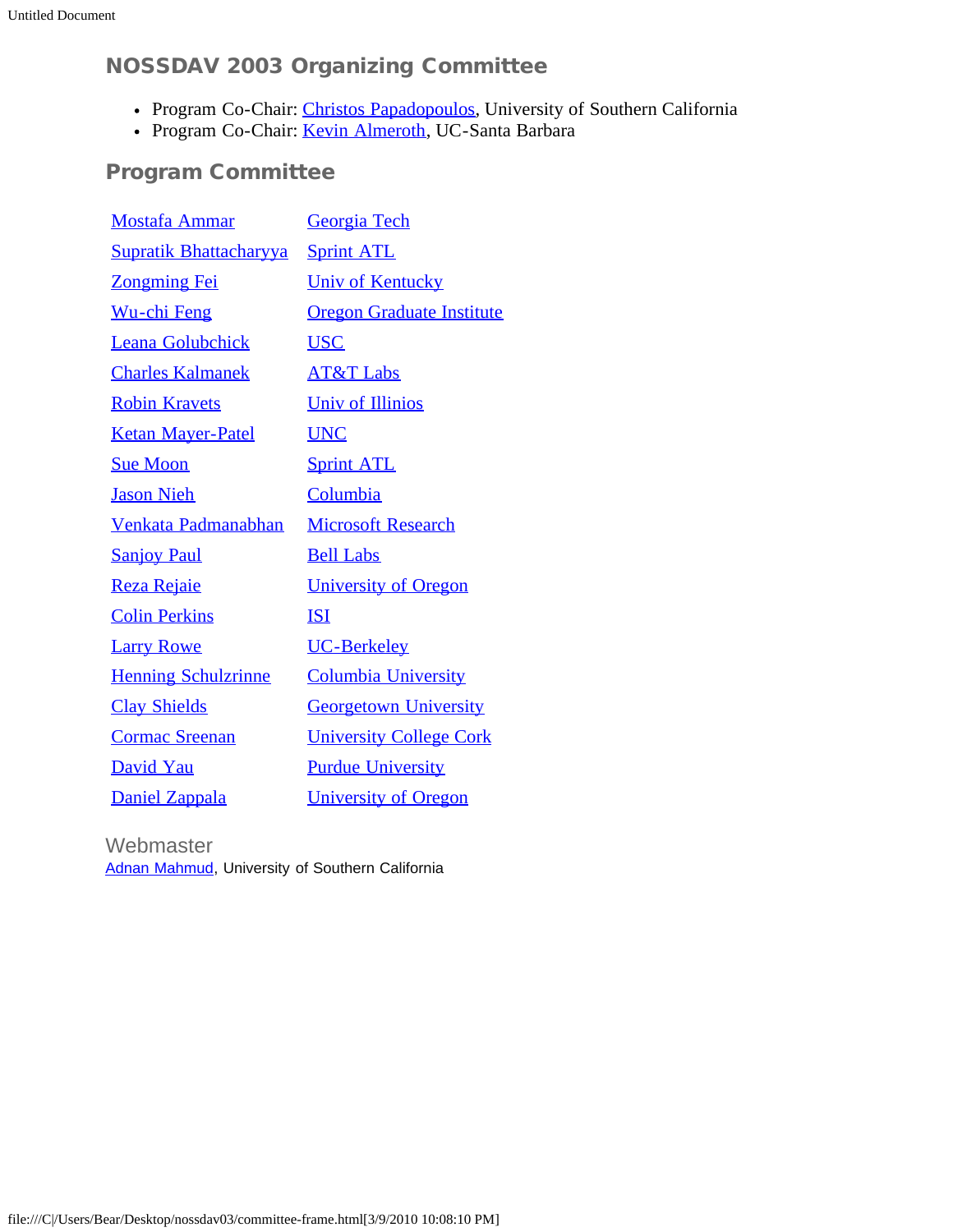<span id="page-5-0"></span>

## **Hotel Information**

( Cut Off Date: May 10, 2003)

The [Monterey Doubletree](javascript:if(confirm() is located in the heart of downtown Monterey, just a few minutes' walk from the Monterey Aquarium and Fisherman's wharf in [downtown Monterey.](javascript:if(confirm() It is around 60 miles south of San Jose, 120 miles south of San Francisco, and 340 miles north of Los Angeles.

There are regular shuttles to and from San Jose and San Francisco airports. Shuttles cost \$30 per person, one-way; the shuttles take 1.75 hours to San Jose airport, and 2.5 hours to San Francisco airport. More information about the shuttles can be found on the [Monterey Airbus web site.](javascript:if(confirm()

The hotel has 380 guest rooms and suites, of which 355 are non-smoking rooms. There are 8 handicapped-accessible guest rooms, and all meeting rooms and public outlets are wheelchair accessible. There is a fitness center, a pool, and a jacuzzi. Room rates are \$149 for both single and double rooms. Hotel parking is \$12/day (self) or \$14/day (valet, for 24 hours). You can visit the [hotel website.](javascript:if(confirm() All reservations must be made by calling the hotel. Please use the group name NOSSDAV when making your reservations.

Driving maps and directions from [San Francisco to Monterey](javascript:if(confirm() (pdf, 217 kB) and from [Monterey airport to Doubletree Hotel](javascript:if(confirm() (pdf, 335 kB). More maps and directions available in the [Direction and Maps](#page-14-0) section.

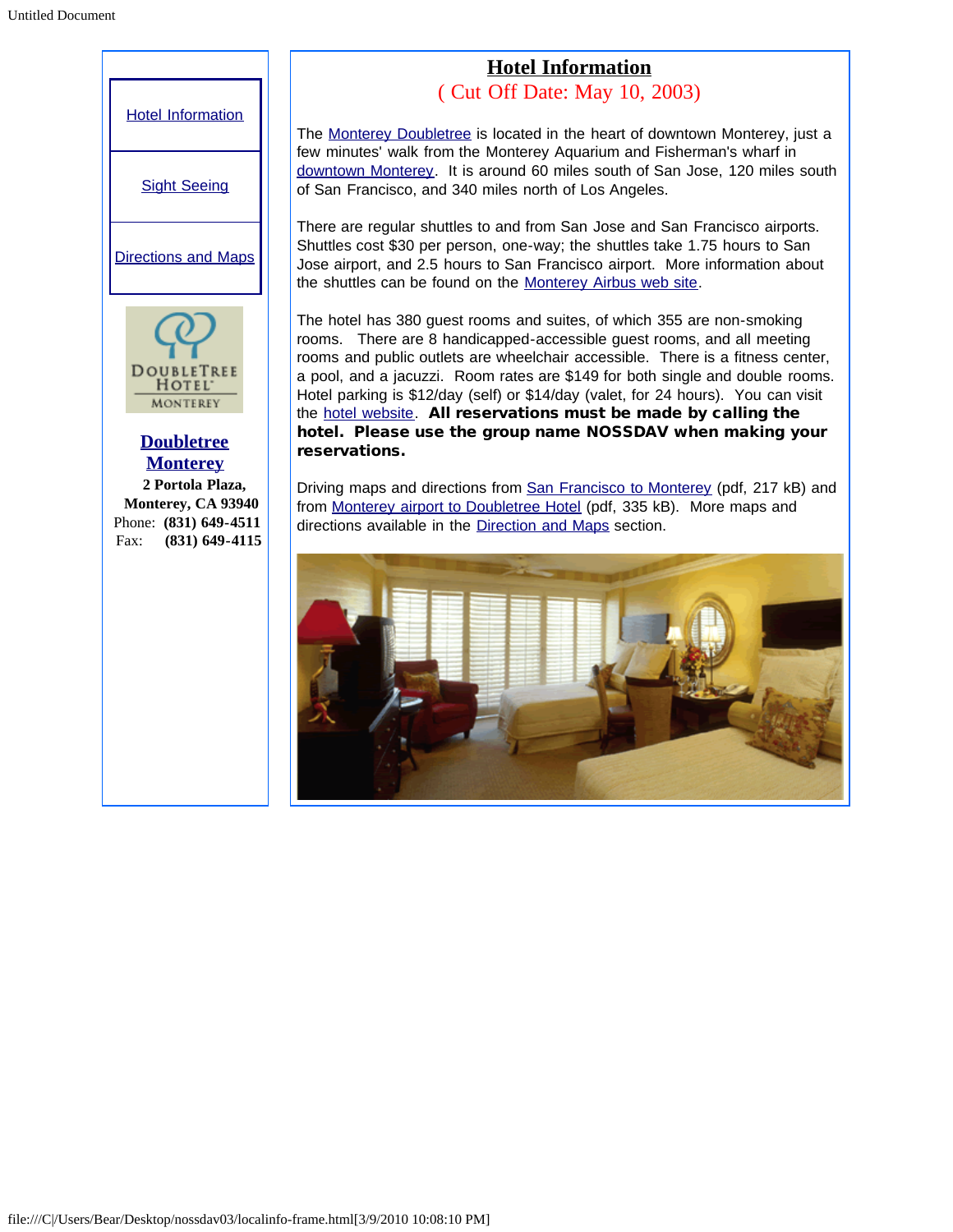

# NOSSDAV 2003 Paper Submission

NOSSDAV only reviews and publishes original work not currently under consideration elsewhere, as described below. Papers not meeting these criteria will be withdrawn from the conference without review as soon as the conflict comes to the attention of the program committee.

Papers must be submitted electronically in the manner and format detailed below. Authors for whom this presents a severe problem should contact one of the technical program committee co-chairs to discuss alternatives.

#### **The submission deadline is Feb. 14, 2003 (midnight PST).**

Papers must be formatted according to the **IEEE** or **ACM** standard double-column format. We suggest the use of 11pt font size.

LaTeX, Framemaker and Microsoft Word files cannot be accepted. **You must submit PDF or PostScript**.

#### **Papers with more than 5 pages will not be reviewed**.

To register and submit a paper, please go to the [electronic submissions page.](javascript:if(confirm()

Submit Camera Ready papers [here](javascript:if(confirm(). You will find [sample Camera Ready templates here](javascript:if(confirm().

# **Dual Submission Policy**

It is in the interest of NOSSDAV and its attendees that material presented at NOSSDAV has not been published elsewhere. Also, reviewing the same material twice wastes scarce reviewer resources. Waiting for NOSSDAV reviews can significantly improve a potential journal submission and avoids that two different sets of reviewers make similar recommendations.

Given these motivations, the following policies hold:

- Once submitted to NOSSDAV, a paper cannot be submitted to another workshop, conference or journal until the NOSSDAV acceptance decision is known.
- A paper that is under consideration elsewhere, including a workshop or journal, cannot be submitted to NOSSDAV.
- If material has appeared or is likely to appear in a workshop, the paper should indicate so. This is only acceptable if the NOSSDAV paper provides substantial additional results compared to the earlier or pending publication or if the workshop produced no printed proceedings.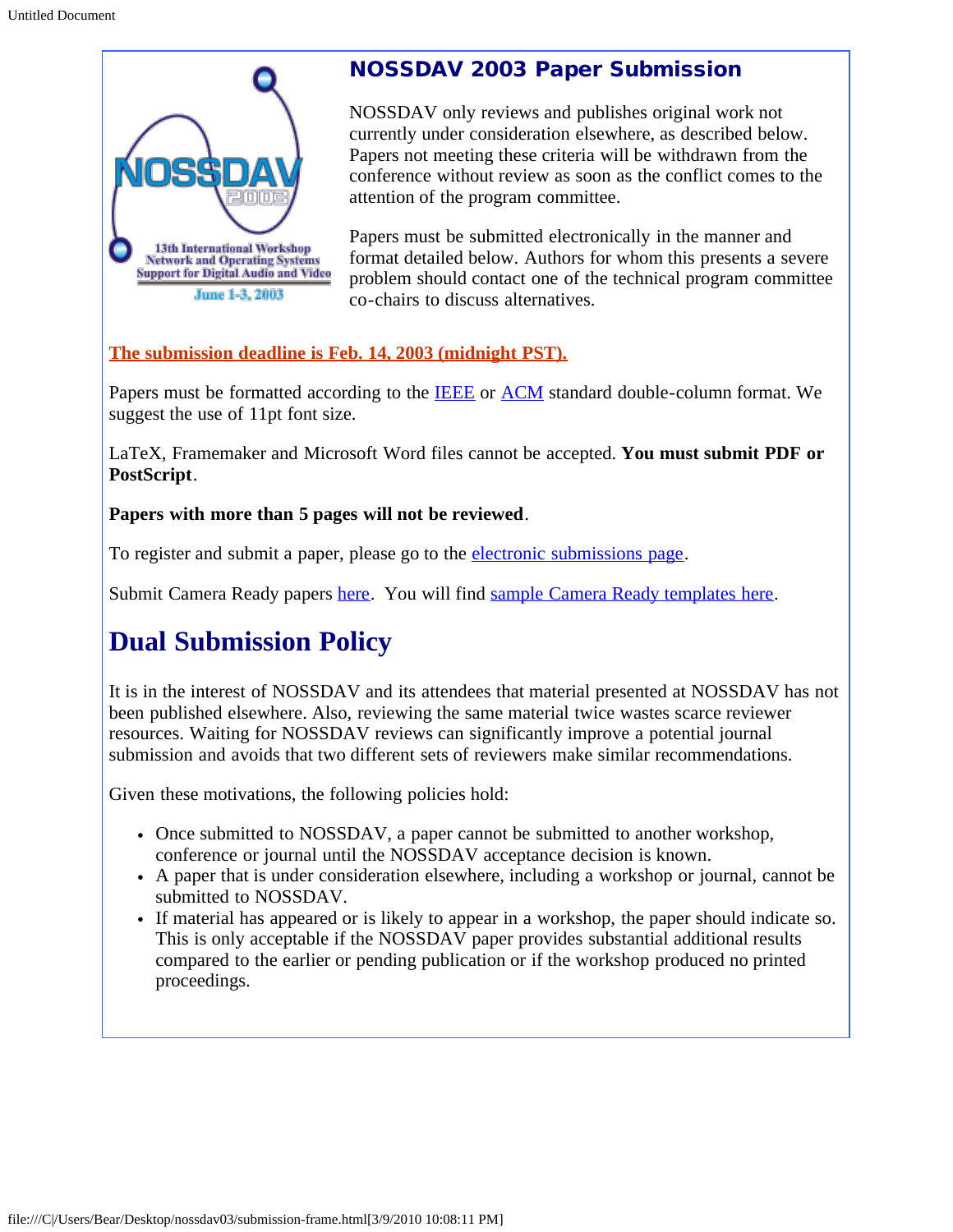New Page 1

#### **PROGRAM SCHEDULE**

#### Sunday June 1:

5:00 PM Registration (there will be NO reception)

#### Monday June 2:

| 08:00 AM       | Registration                          |
|----------------|---------------------------------------|
| 08:00-09:00 AM | <b>Breakfast</b>                      |
| 09:00-10:00 AM | Session 1 (Keynote)                   |
| 10:00-10:30 AM | <b>Break</b>                          |
| 10:30-12:30 PM | <b>Session 2 (Content Management)</b> |
| 12:30-2:00 PM  | Lunch                                 |
| 02:00-03:30 PM | <b>Session 3 (Video Adaptation)</b>   |
| 03:30-04:00 PM | <b>Break</b>                          |
| 04:00-05:00 PM | <b>Session 4 (Conferencing)</b>       |

#### Tuesday June 3:

| Registration                                  |
|-----------------------------------------------|
| <b>Breakfast</b>                              |
| Session 5 (User Perception in Audio)          |
| <b>Break</b>                                  |
| <b>Session 6 (OoS and Congestion Control)</b> |
| Lunch                                         |
| <b>Session 7 (Peer to Peer Systems)</b>       |
|                                               |

Full listing of all the *[accepted papers.](#page-15-0)*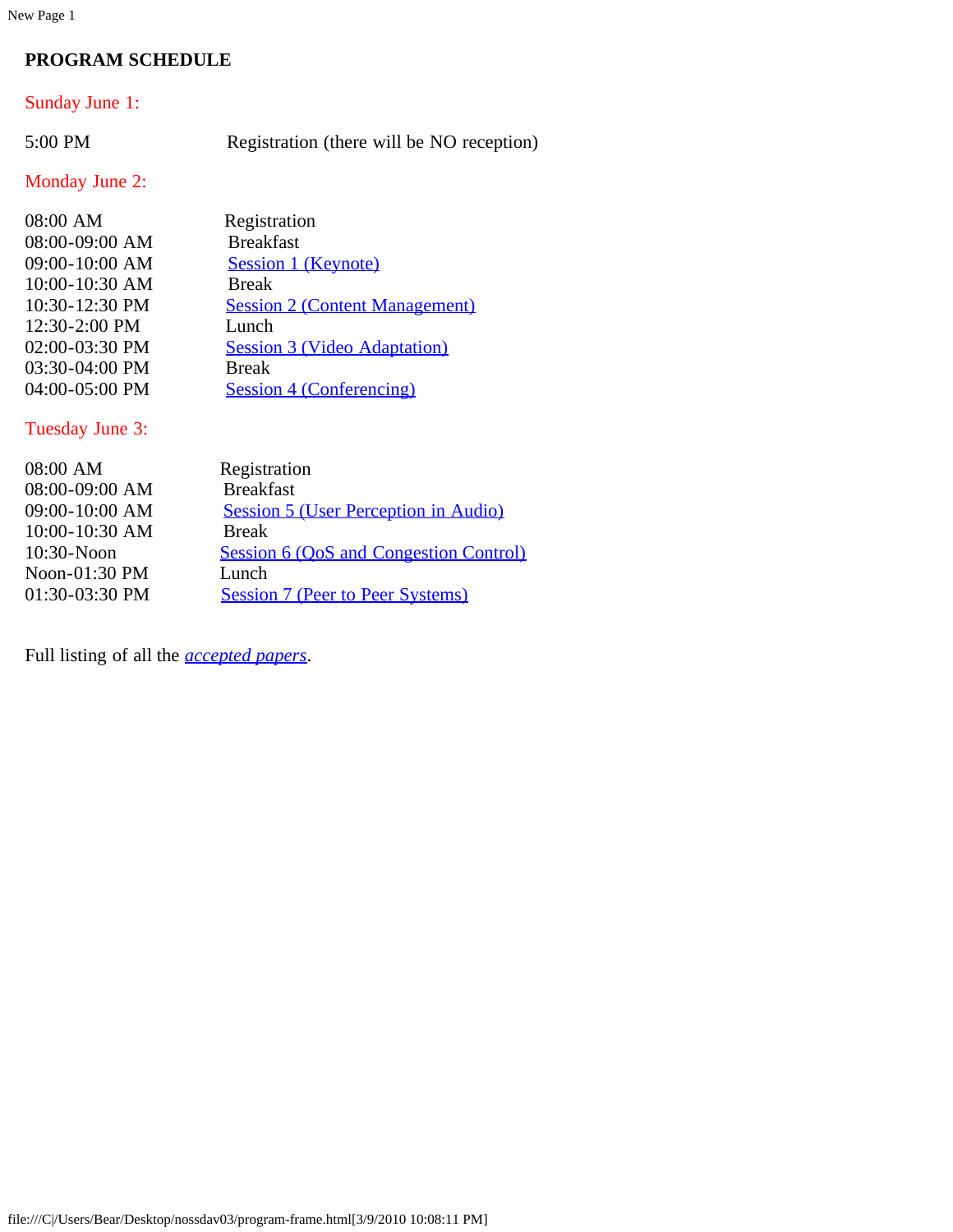## NOSSDAV 2003 Registration Form

You may register by filling the registration form below and submiting it via email, regular mail or fax. An ASCII version of the form can be found [here.](#page-17-0)

| Ms. Kusum Shori                   | Email: kusum@usc.edu     |
|-----------------------------------|--------------------------|
| <b>Attn: NOSSDAV Registration</b> |                          |
| Computer Science Department       | Voice: $+1$ 213-740-7286 |
| University of Southern California |                          |
| $941$ W. 37th Place               | FAX: +1 213 740-7512     |
| Los Angeles, CA 90089-0781        |                          |
| <b>USA</b>                        |                          |

-----------------------------------------------------------------------

#### NOSSDAV 2002 REGISTRATION FORM

| Full-time Student? __ Yes __ No [Students must supply evidence of student<br>status (e.g. student ID) at the conference] |  |
|--------------------------------------------------------------------------------------------------------------------------|--|
| DIETARY RESTRICTIONS: Vegetarian Other (specify): ______________________________                                         |  |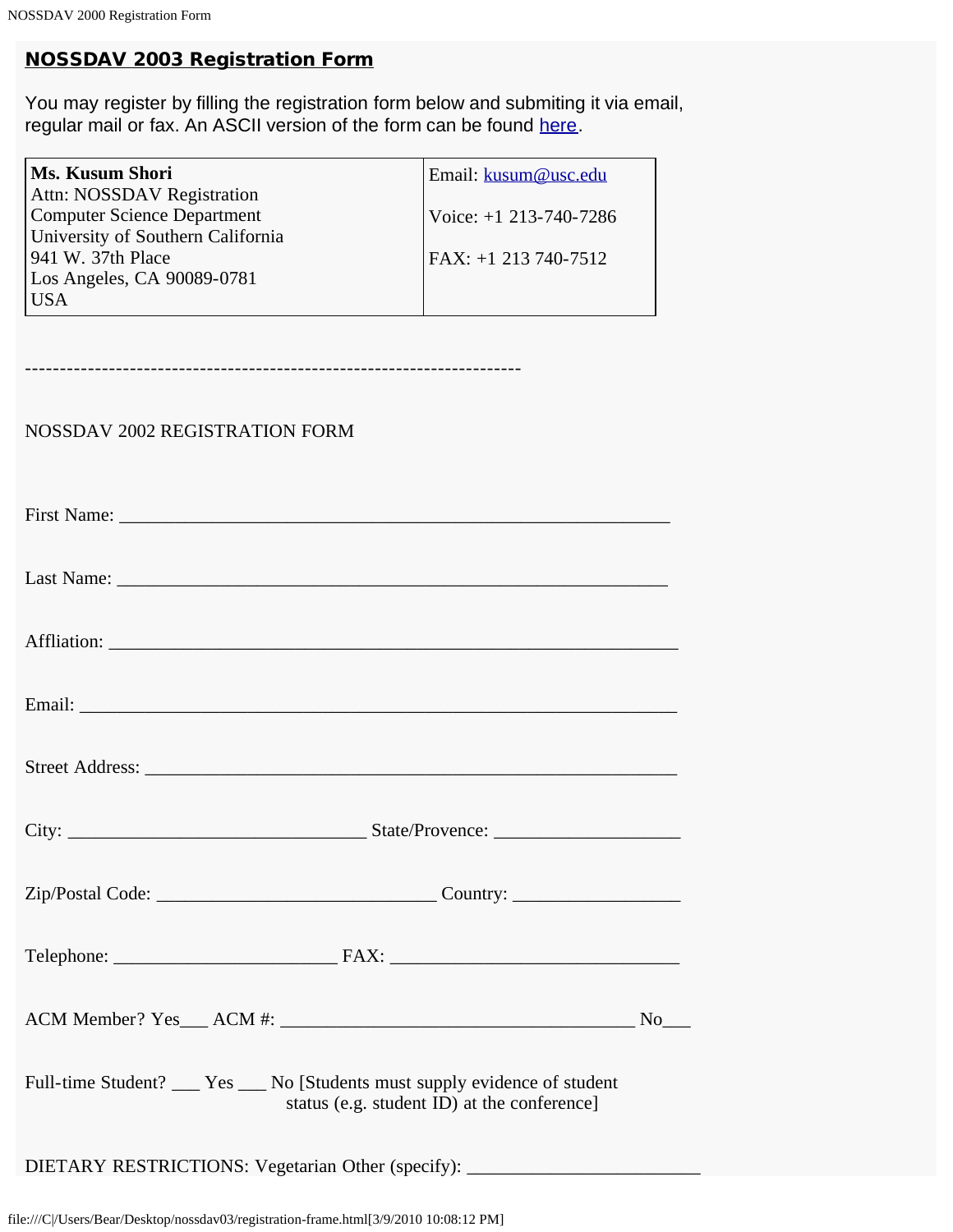#### PAYMENT INFORMATION:

| <b>Registration Fees</b> | <b>On or Before May</b><br>10, 2003 | <b>After May 10, 2003</b> |
|--------------------------|-------------------------------------|---------------------------|
| <b>ACM</b> Member        | \$400                               | \$450                     |
| Non-ACM Member           | \$450                               | \$500                     |
| Student                  | \$300                               | \$350                     |

Payment Method (check one): \_\_\_ Check \_\_\_ Money Order \_\_\_ Credit Card

Check or money order must be made in US dollars, payable to: ACM NOSSDAV 2003. For credit card transactions please fill out the information below:

Credit Card (check one): \_\_\_ Visa \_\_\_ MasterCard \_\_\_ American Express

Credit card number:\_\_\_\_\_\_\_\_\_\_\_\_\_\_\_\_\_\_\_\_\_\_\_\_\_\_\_\_\_\_\_\_\_\_\_\_\_\_\_\_\_\_\_\_\_\_\_\_\_\_\_\_\_

Expiration Date:\_\_\_\_\_\_\_\_\_\_\_\_\_\_\_\_\_\_\_\_\_\_\_\_\_\_\_\_\_\_\_\_\_\_\_\_\_\_\_\_\_\_\_\_\_\_\_\_\_\_\_\_\_\_\_\_

Name on the credit card:

Total Charges Authorized (see chart above):\_\_\_\_\_\_\_\_\_\_\_\_\_\_\_\_\_\_\_\_\_\_\_\_\_\_\_\_\_\_\_\_\_\_

 $Signature:$ 

Please note that any credit card information you fax or sent via physical mail will be entered on-line into a secure payment server for processing. Signing above also indicates your approval of this transmission.

------------------------------------------------------------------------

For further information please contact the program chairs:

[Christos Papadopoulos](javascript:if(confirm() and [Kevin Almeroth](javascript:if(confirm()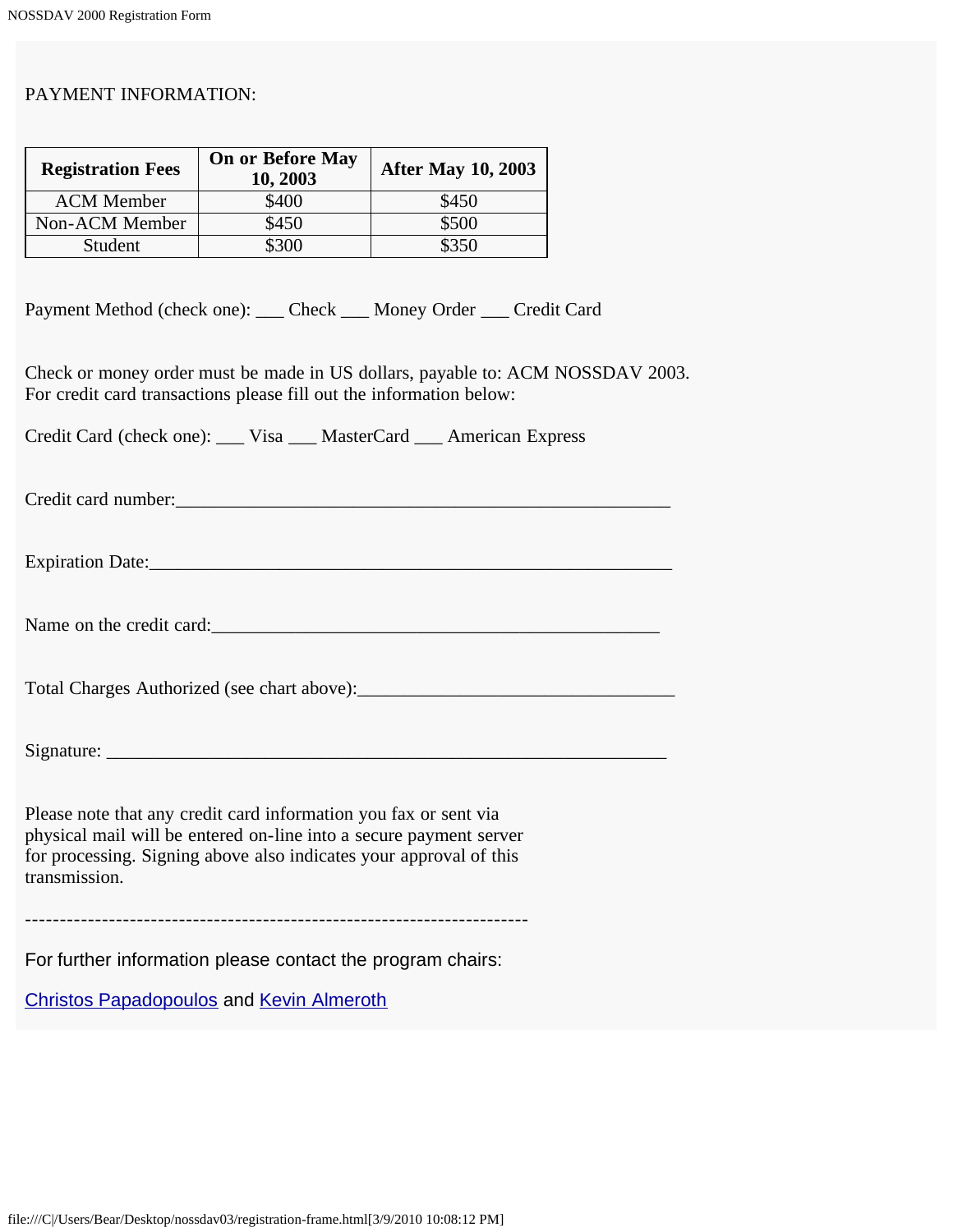# <span id="page-10-0"></span>**Why Johnny Can't Multicast: Lessons about the Evolution of the Internet**

[Mostafa H. Ammar](javascript:if(confirm()

College of Computing Georgia Tech

### **Abstract:**

The need to support multicast (or multipoint) communication in the Internet has been recognized for a long time. Significant effort has been expended over the last three decades by networking researchers and practitioners in designing and building multicast support capability within the Internet. In addition, several research efforts have demonstrated that highly scalable and desirable multimedia and information services can be deployed on top of a multicast-capable Internet infrastructure. Despite this, wide-spread availability and use of multicast communication is lacking in the Internet today. In this talk I will consider the history of multicast communication and services. This will be done in the context of an evolutionary model that explains the current state of multicast deployment. This exploration allows us to draw some lessons regarding the evolution of the Internet and how our approach to research and deployment can affect this evolution.

#### **Bio:**

Mostafa H. Ammar is a Professor with the College of Computing at Georgia Tech where he has been since 1985. His research interests are in the area of computer network architectures, protocols and services. He received the S.B. and S.M. degrees from the Massachusetts Institute of Technology in 1978 and 1980, respectively and the Ph.D. in Electrical Engineering from the University of Waterloo, Ontario, Canada in 1985. He was the co-recipient of the Best Paper Awards at the 7th WWW conference for the paper on the "Interactive Multimedia Jukebox" and the 2002 Parallel and Distributed Simulation (PADS) conference for the paper on "Updateable Network Simulation". He has served as the Editor-in-Chief of the IEEE/ACM Transactions on Networking since 1999. He is also a Fellow of the IEEE.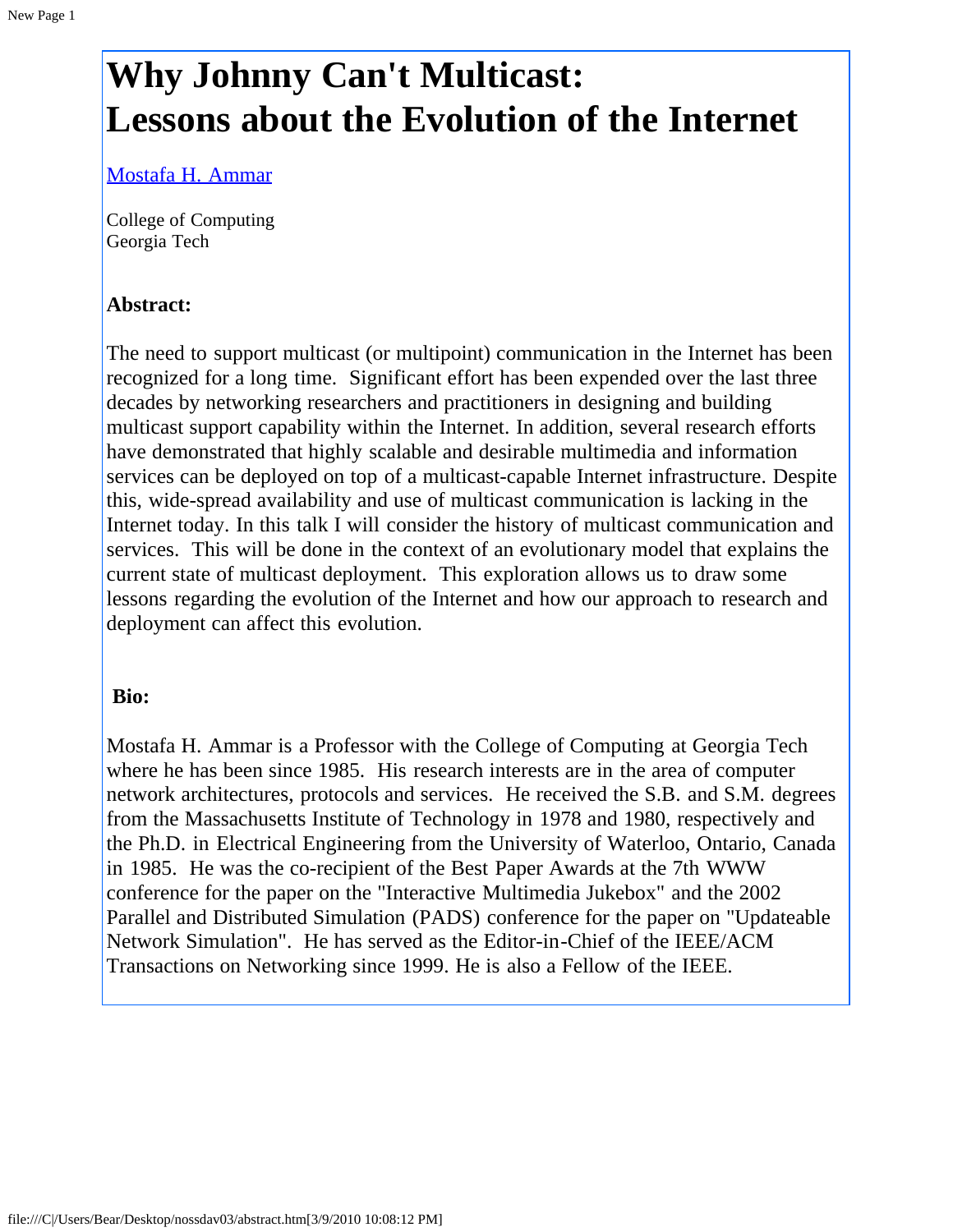#### <span id="page-11-0"></span>NOSSDAV 2003 Call for Papers

Objectives: The 13th International Workshop on Network and Operating Systems Support for Digital Audio and Video (NOSSDAV) brings together researchers, developers and practitioners from academia and industry to present and discuss new ideas and future directions in networking and operating systems support for all forms of networked human interaction. From large immersive environments to portable wireless multimedia devices, NOSSDAV covers a broad spectrum of cutting edge multimedia research that strongly impacts infrastructure and the human experience. NOSSDAV invites submissions on all areas of multimedia, but strongly encourages submissions in newly emerging specialized areas such as access grids, advanced telepresence and immersive applications, wireless multimedia, multimedia security, and embedded multimedia devices (e.g., Personal Video Recorders, etc.), among others. While NOSSDAV is primarily a research forum, innovative experimental commercial designs and prototypes are also welcome. Traditionally, NOSSDAV has emphasized high quality experimental research based on prototype or real systems. NOSSDAV 2003 will continue this tradition.

Submissions: Submissions are sought in any area related to Network and Operating Systems Support for Digital Audio and Video. The topics of interest include, but are not limited to:

- ubiquitous multimedia services
- peer-to-peer multimedia services
- Internet telephony
- broadband streaming media content distribution
- 3D multimedia and (networked) immersive environments
- interactive network games
- wireless and ad-hoc network multimedia systems
- multimedia information appliances and consumer devices
- collaborative conferencing
- wireless multimedia
- access grids
- embedded multimedia devices (e.g., PVRs)
- multimedia security
- sensory interactive applications
- digital rights management

We solicit submissions of 5-page extended abstracts of technical papers, work-in-progress reports, and position statements. Papers submitted to NOSSDAV must not have been published or submitted elsewhere. Please do not submit abbreviated versions of journal or conference papers. Detailed paper submission guidelines will be available here in January.

Important dates: Submission Deadline (HARD): February 14, 2003 (midnight PST) Acceptance Notification: March 31, 2003 Camera Ready Deadline: April 21, 2003 Workshop: June 1 - 3, 2003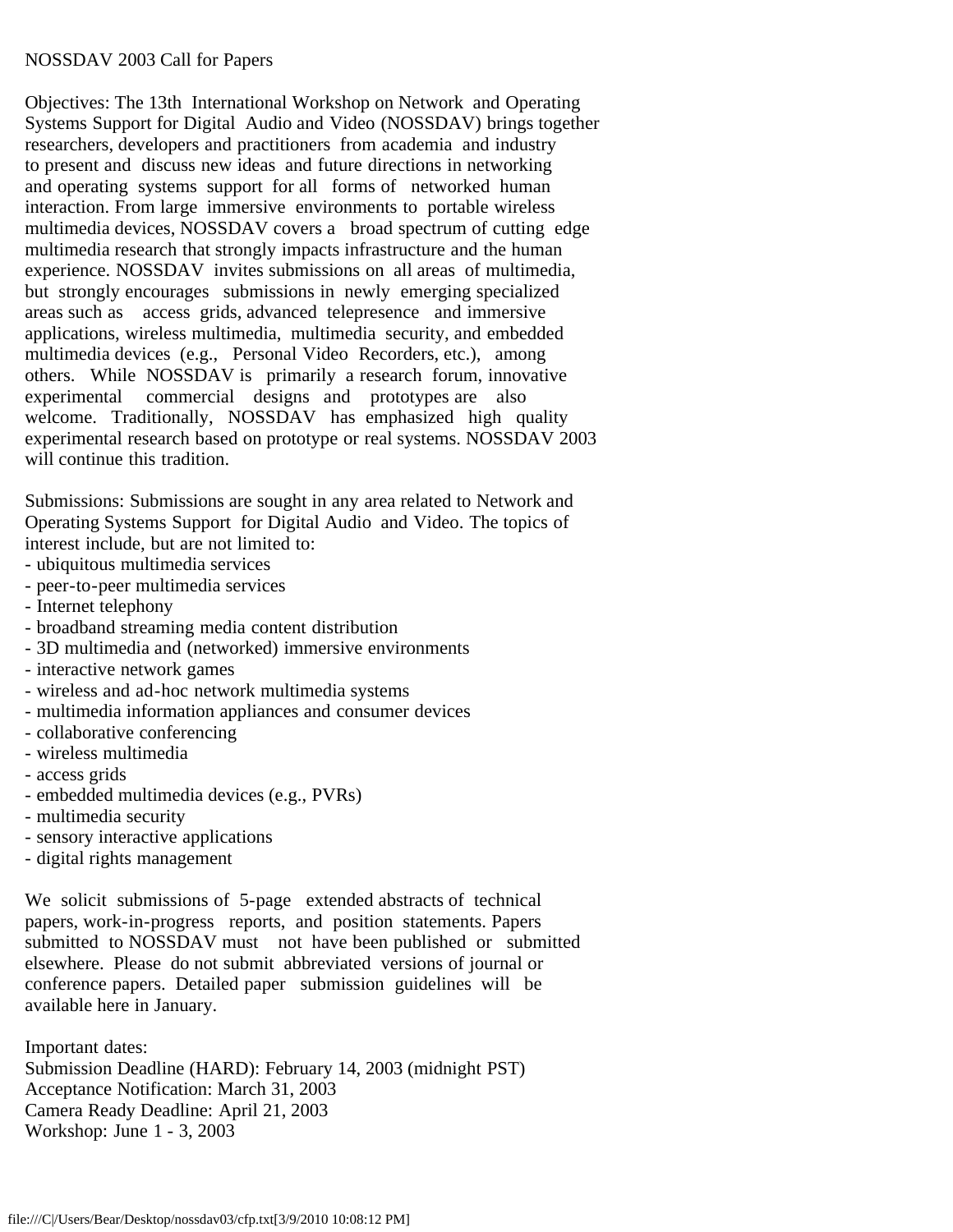# **NOSSDAV 2003**

<span id="page-12-0"></span>**The 13th International Workshop on Network and Operating Systems Support for Digital Audio and Video** *(NOSSDAV 2003)*

*June 1-3, 2003 -- California, USA*

# **CALL FOR PAPERS**

**NOSSDAV invites submissions on all areas of multimedia, but strongly encourages submissions in newly emerging specialized areas such as access grids, advanced telepresence and immersive applications, wireless multimedia, multimedia security, and embedded multimedia devices (e.g., Personal Video Recorders, etc.), among others. While NOSSDAV is primarily a research forum, innovative experimental commercial designs and prototypes are also welcome.**

**Submissions are sought in any area related to Network and Operating Systems Support for Digital Audio and Video. The topics of interest include, but are not limited to:**

- **\* ubiquitous multimedia services**
- **\* peer-to-peer multimedia services**
- **\* Internet telephony**
- **\* broadband streaming media content distribution**
- **\* 3D multimedia and (networked) immersive environments**
- **\* interactive network games**
- **\* wireless and ad-hoc network multimedia systems**
- **\* multimedia information appliances and consumer devices**
- **\* collaborative conferencing**
- **\* wireless multimedia**
- **\* access grids**
- **\* embedded multimedia devices (e.g., PVRs)**
- **\* multimedia security**
- **\* sensory interactive applications**
- **\* digital rights management**

**For more information please go to http://www.nossdav.org/2003.**

**The co-chairs, Christos Papadopoulos, USC, <christos@isi.edu> Kevin Almeroth, UCSB, <almeroth@cs.ucsb.edu>**







**Important Dates** Submission Deadline (HARD): February 14, 2003 (midnight PST) Acceptance Notification : March 31, 2003 Camera Ready Deadline : April 21, 2003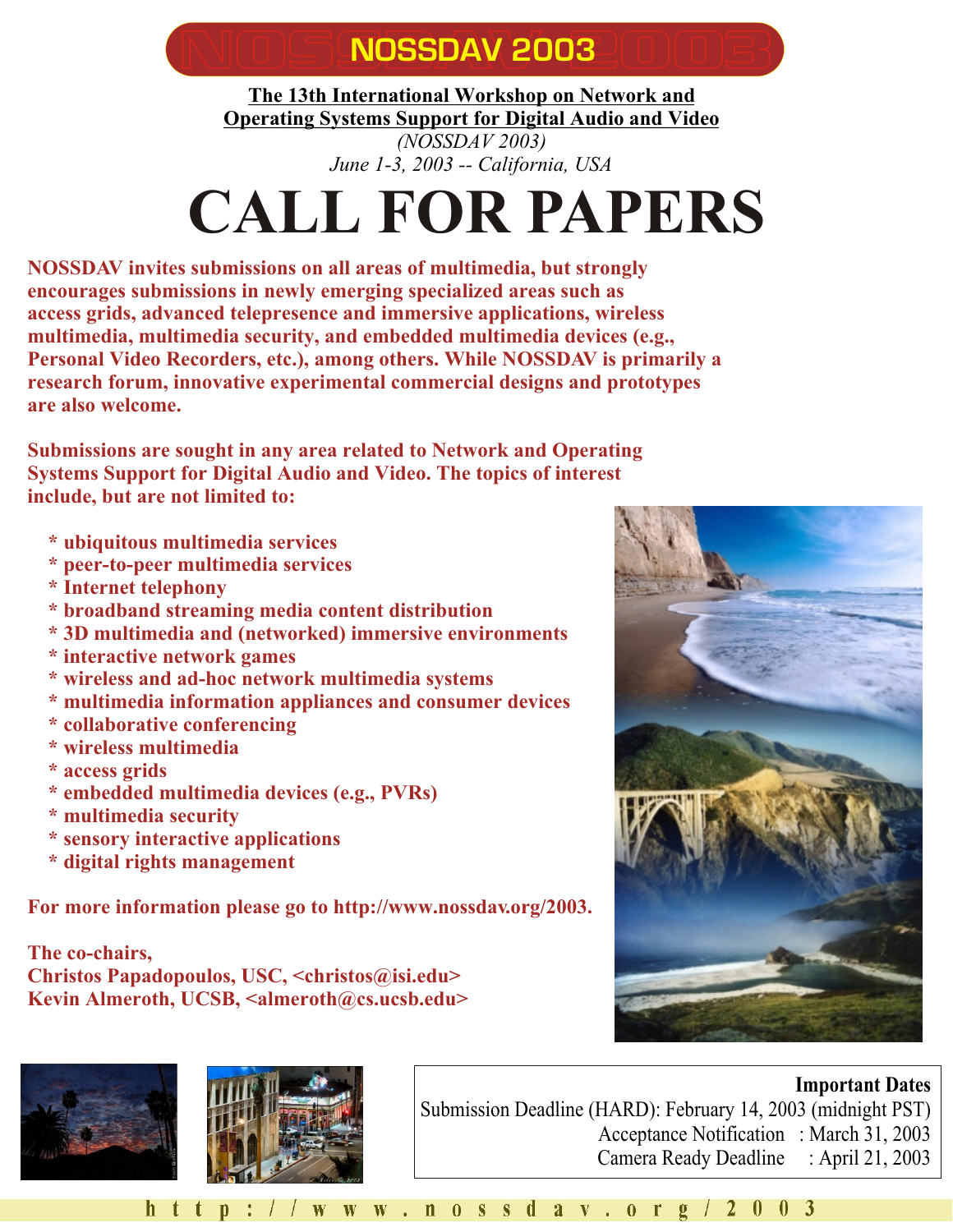<span id="page-13-0"></span>

# **Sightseeing Information**

There is a significant variance in temperatures and weather patterns throughout Monterey County. The coastal areas are very mild, averaging 57 degrees year-round. In summer, fog is prevalent. The spring and fall ordinarily enjoy warm, clear days and cool evenings. Inland temperatures tend to be more extreme with more heat and sun in the summer months and the "rainy season" occurs between November and April. The warmest sunniest weather is in autumn. The visitors to Monterey County are advised to dress in layers, since the climate will vary within the county and from day to day. Light to medium weight clothes are appropriate year-round and sweaters, jackets and coats are advisable.

#### Historic Monterey is located at the southernmost curve of the beautiful Monterey Bay.

Walking the streets of Monterey on the Path of History is a journey back through time. Old adobes have been lovingly restored to recall the days when our city was capital of the Spanish territory of California, as have those historic buildings dating from Monterey's time as California's first state capital. The history of Monterey as a sea town is evident at Cannery Row, Fisherman's Wharf and the Monterey Bay Aquarium. The Maritime Museum houses a complete Visitors Information Center that's open every day. Photos and exhibits depict Monterey's seafaring heritage.

Mazda Raceway at Laguna Seca is home to five major racing events including the World Superbike Championships and the Honda Grand Prix. Top-name drivers and cyclists have maneuvered its twists and turns to the vocal accompaniment of excited spectators.

More information about Monterey can be found [here](javascript:if(confirm().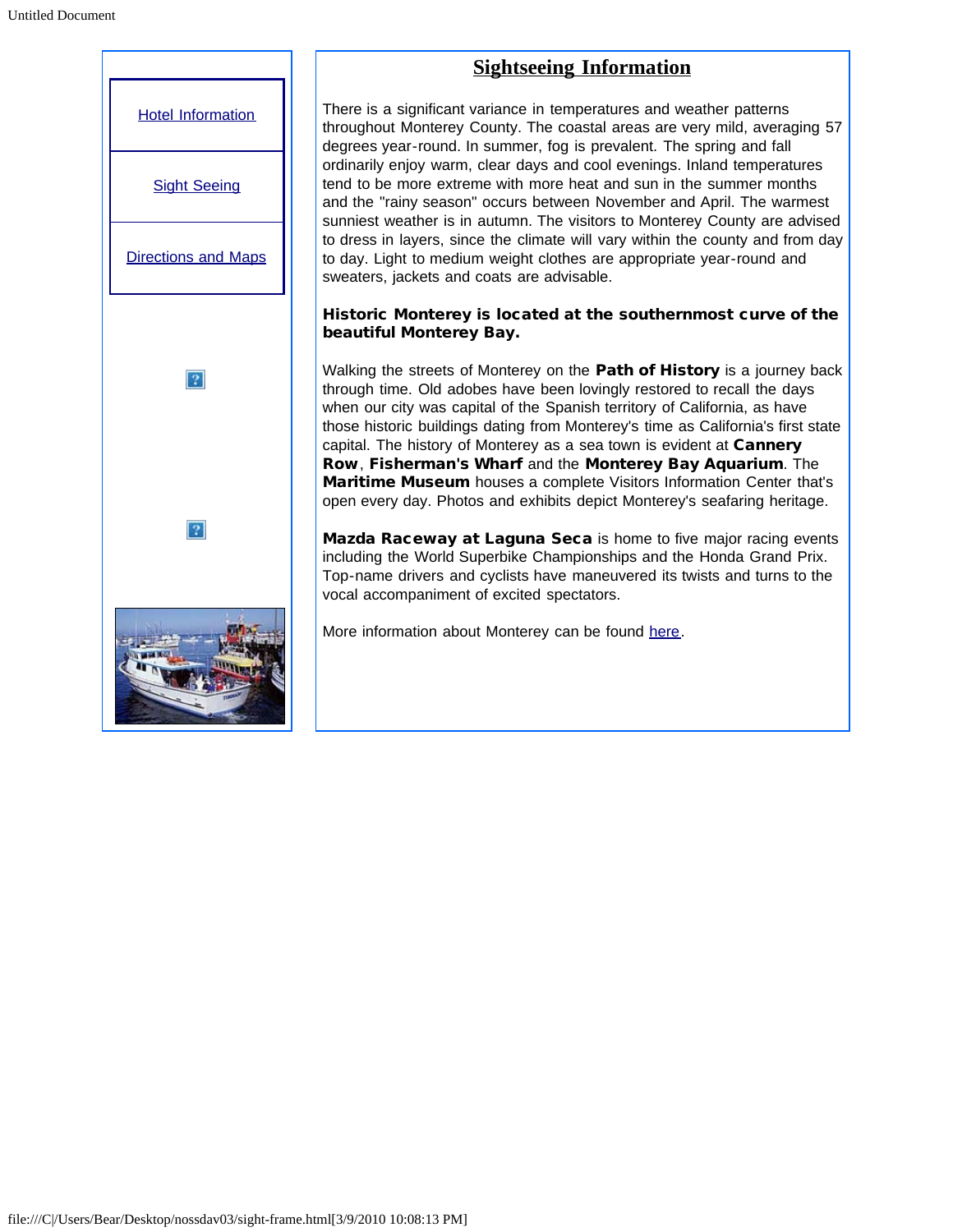<span id="page-14-0"></span>

|                            | <b>Direction and Maps</b>                                                                                                                |  |  |  |
|----------------------------|------------------------------------------------------------------------------------------------------------------------------------------|--|--|--|
| <b>Hotel Information</b>   | Driving maps and directions from San Francisco to Monterey (pdf, 217 kB)<br>and from Monterey airport to Doubletree Hotel (pdf, 335 kB). |  |  |  |
|                            | More directions to the Doubletree Hotel.                                                                                                 |  |  |  |
| <b>Sight Seeing</b>        | Mapquest map for Monterey area is available here.                                                                                        |  |  |  |
| <b>Directions and Maps</b> | A good interactive map of the Monterey County.                                                                                           |  |  |  |
|                            |                                                                                                                                          |  |  |  |
|                            |                                                                                                                                          |  |  |  |
|                            |                                                                                                                                          |  |  |  |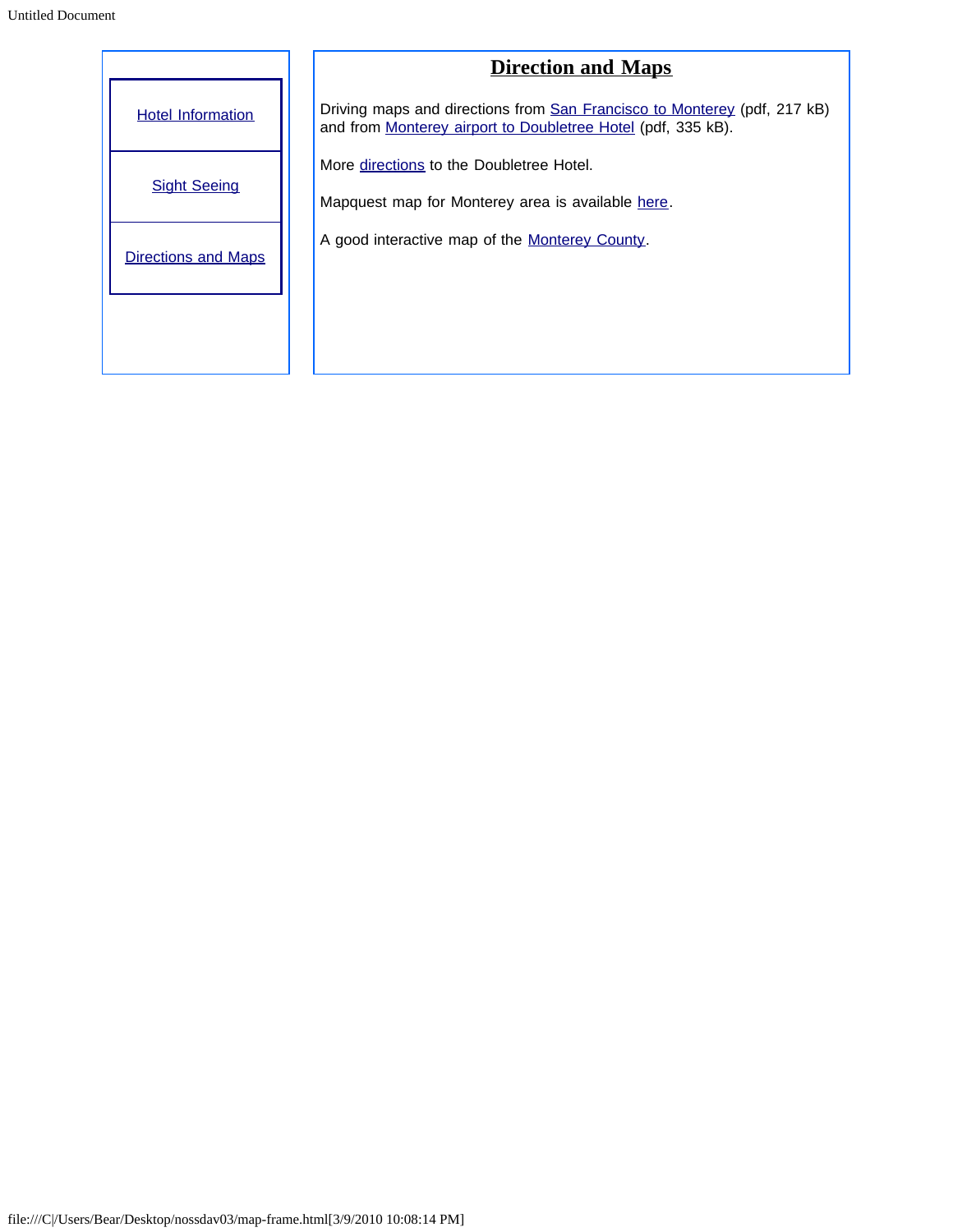#### <span id="page-15-0"></span>**ACCEPTED PAPERS**

#### Session 1: Keynote

Why Johnny Can't Multicast: Lessons about the Evolution of the Internet - Mostafa H. Ammar

#### **Session 2: Content Management**

Design and Implementation of a Distributed Content Management System. - Chuck Cranor, Rick Ethington, Amit Sehgal, David Shur, Cormac Sreenan, Kobus van der Merwe

MediSyn: A Synthetic Streaming Media Service Workload Generator. - Wenting Tang, Yun Fu, Lucy Cherkasova, Amin Vahdat

Adaptive and Lazy Segmentation Based Proxy Caching for Streaming Media Delivery. - Songqing Chen, Bo Shen, Susie Wee, Xiaodong Zhang

Dynamic Program Insertion in High Quality Video over IP. - Taehyun Kim, Jack Brassil

#### Session 3: Video Adaptation

User-Perceived Quality-Aware Adaptive Delivery of MPEG-4 Content. - Liam Murphy, Nicola Cranley, Philip Perry

Receiver Initiated Just-in-Time Tree Adaptation for Rich Media Distribution. - Zhichen Xu, Chunqiang Tang, Sujata Banerjee, Sung-Ju Lee

Quality-Adaptive Media Streaming by Priority Drop.

- Charles Krasic, Jonathan Walpole, Wu-chi Feng

#### Session 4: Conferencing

A Protocol for Reliable Decentralized Conferencing. - Jonathan Lennox, Henning Schulzrinne

Ubiquitous Computing Using SIP. - Stylianos Sidiroglou, Xiaotao Wu, Stefan Berger, Henning Schulzrinne

#### Session 5: User Perception in Audio

A Source and Channel Rate Adaptation Algorithm for AMR in VoIP Using the Emodel. - Johnny Matta, Christine Pepin, Khosrow Lashkari, Ravi Jain

Loss Concealment for Multi-Channel Streaming Audio.

- Rishi Sinha, Christos Papadopoulos, Chris Kyriakakis

#### Session 6: QoS and Congestion Control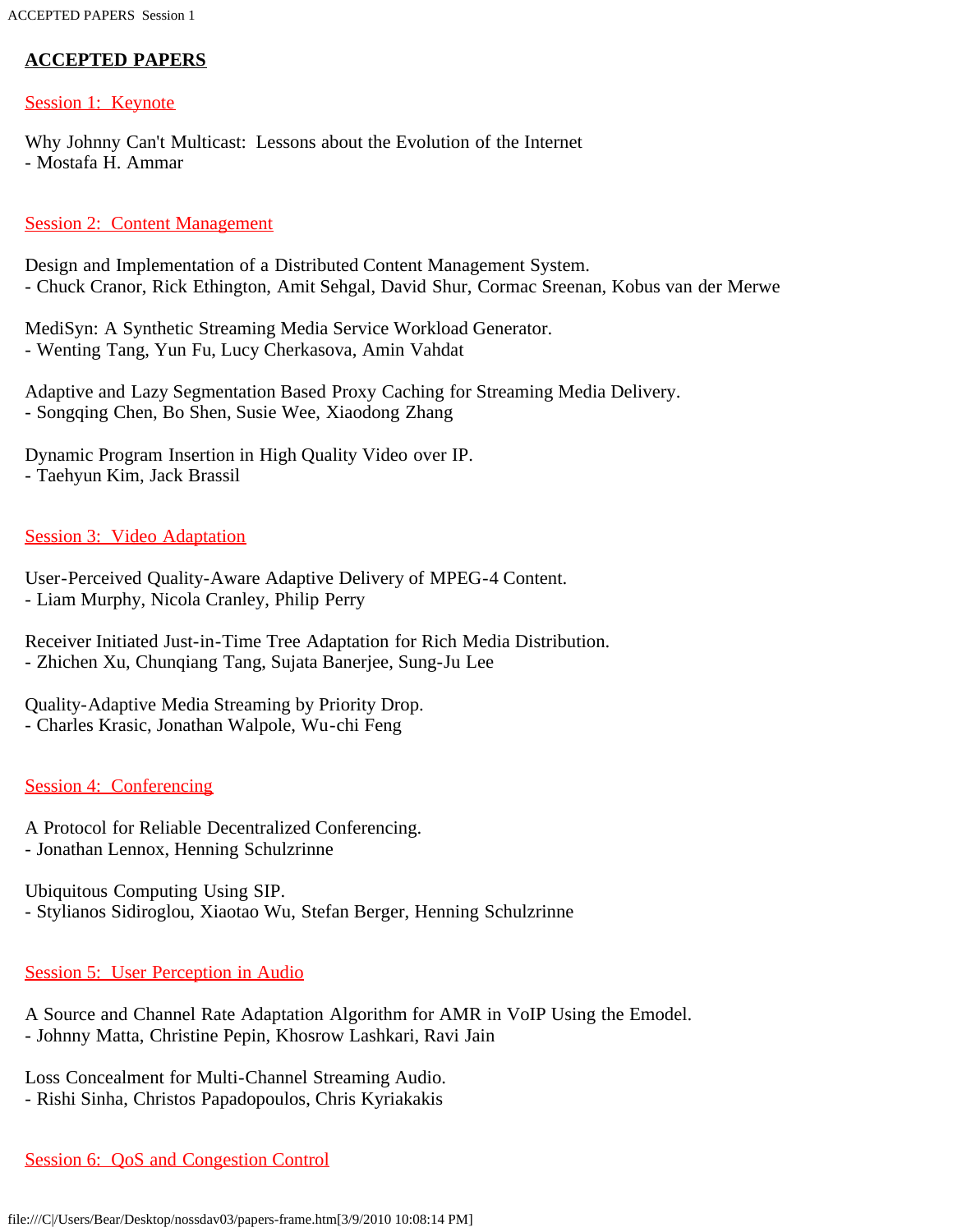Analysis of rate-distortion functions and congestion control in scalable Internet video streaming. - Min Dai, Dmitri Loguinov

A model for MPEG with Forward Error Correction and TCP-Friendly Bandwidth. - Huahui Wu

Improving TCP Smoothness by Synchronized and Measurement-based Congestion Avoidance. - Chi Zhang, Vassilis Tsaoussidis

Session 7: Peer to Peer Systems

A Reputation System for Peer-to-Peer Networks. - Minaxi Gupta, Paul Judge, Mostafa Ammar

PALS: Peer to Peer Adaptive Layered Streaming. - Reza Rejaie, Antonio Ortega

Layered Peer-to-Peer Streaming. - Yi Cui, Klara Nahrstedt

Borg: a Hybrid Protocol for Scalable Application-level Multicast in Peer-to-Peer Networks. - Rongmei Zhang, Y. Charlie Hu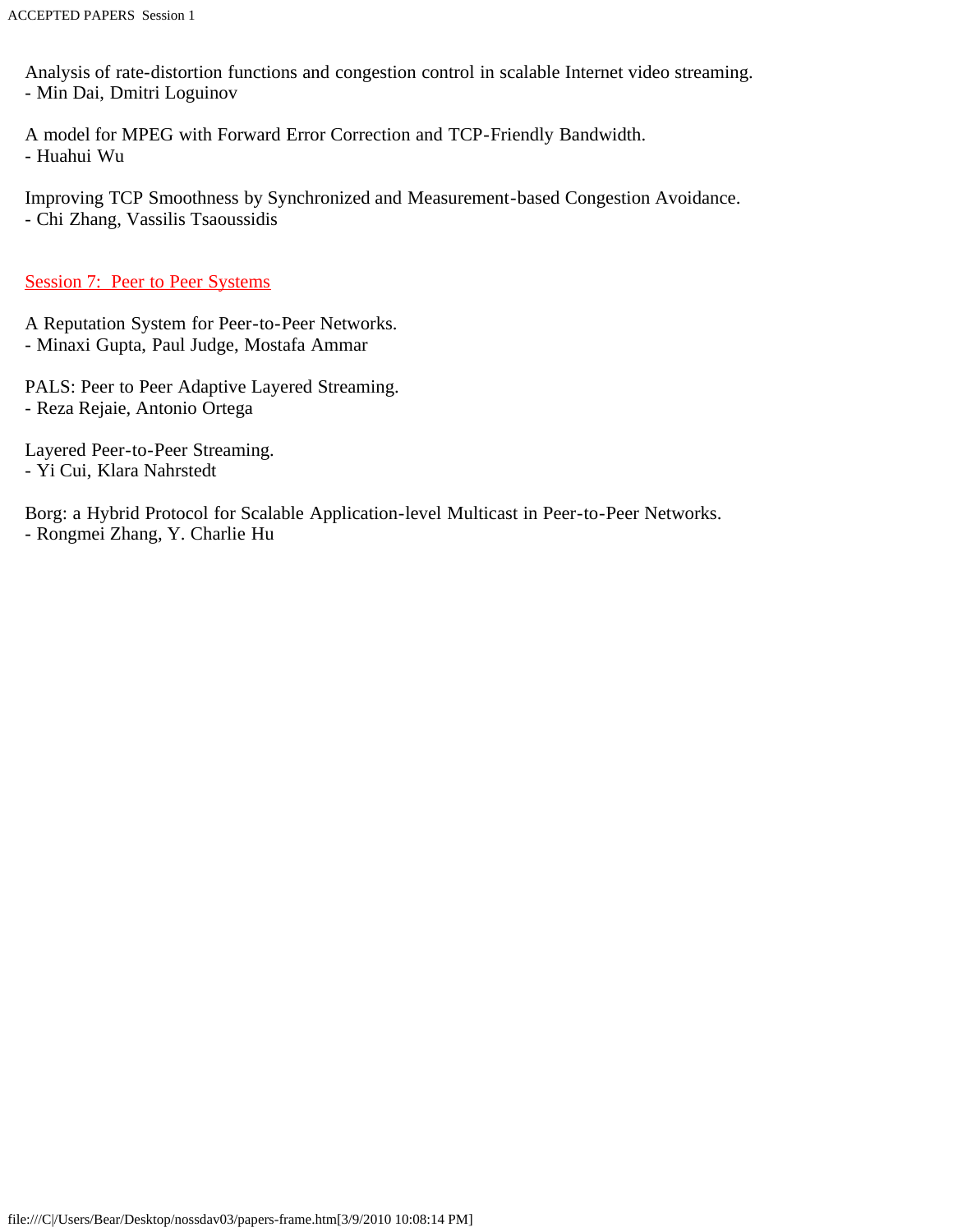<span id="page-17-0"></span>To register, print and complete the form below and mail or FAX, to:

| Ms. Kusum Shori                                                                    | Email: kusum@usc.edu     |
|------------------------------------------------------------------------------------|--------------------------|
| Attn: NOSSDAV Registration                                                         | Voice: $+1$ 213-740-7286 |
| <b>Computer Science Department</b>                                                 | FAX: $+1$ 213 740-7512   |
| University of Southern California                                                  |                          |
| 941 W. 37th Place                                                                  |                          |
| Los Angeles, CA 90089-0781                                                         |                          |
| <b>USA</b>                                                                         |                          |
|                                                                                    |                          |
|                                                                                    |                          |
| NOSSDAV 2002 REGISTRATION FORM                                                     |                          |
|                                                                                    |                          |
|                                                                                    |                          |
|                                                                                    |                          |
|                                                                                    |                          |
|                                                                                    |                          |
|                                                                                    |                          |
|                                                                                    |                          |
| Email:<br><u> 2000 - Jan James James Barnett, mensk politik fotograf (d. 1982)</u> |                          |
|                                                                                    |                          |
|                                                                                    |                          |
|                                                                                    |                          |
|                                                                                    |                          |
|                                                                                    |                          |
|                                                                                    |                          |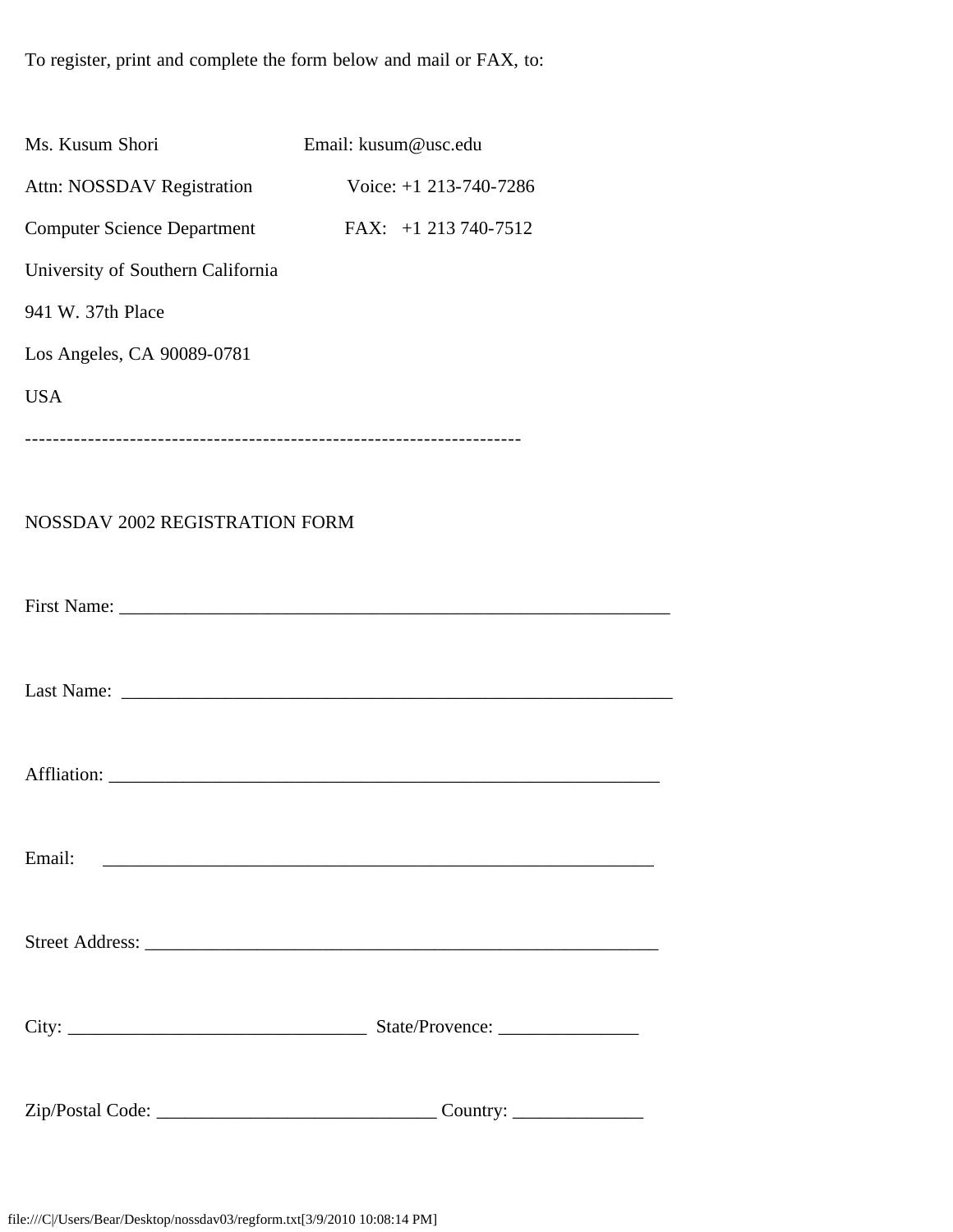| ACM M<br>$\cdots$<br>Member'<br>$\Delta C$<br>. ८১<br>________ | $\mathbf{r}$<br>NЛ |  |  |
|----------------------------------------------------------------|--------------------|--|--|
|----------------------------------------------------------------|--------------------|--|--|

Full-time Student? Yes No [Students must supply evidence of

student status (e.g. student ID) at the conference]

DIETARY RESTRICTIONS: Vegetarian Other (specify): \_\_\_\_\_\_\_\_\_\_\_\_\_\_\_\_\_\_\_\_\_\_\_\_\_\_\_\_\_\_

#### PAYMENT INFORMATION:

Registration Fees On or Before May 10, 2003 After May 10, 2003

| <b>ACM</b> Member |       | \$400 |       | \$450 |
|-------------------|-------|-------|-------|-------|
| Non-ACM Member    |       | \$450 |       | \$500 |
| Student           | \$300 |       | \$350 |       |

Payment Method (check one): \_\_\_ Check \_\_\_ Money Order \_\_\_ Credit Card

Check or money order must be made in US dollars, payable to: ACM NOSSDAV 2003.

For credit card transactions please fill out the information below:

Credit Card (check one): \_\_\_ Visa \_\_\_ MasterCard \_\_\_ American Express

Credit card number:\_\_\_\_\_\_\_\_\_\_\_\_\_\_\_\_\_\_\_\_\_\_\_\_\_\_\_\_\_\_\_\_\_\_\_\_\_\_\_\_\_\_\_\_\_\_\_\_\_\_\_\_\_

Expiration Date: